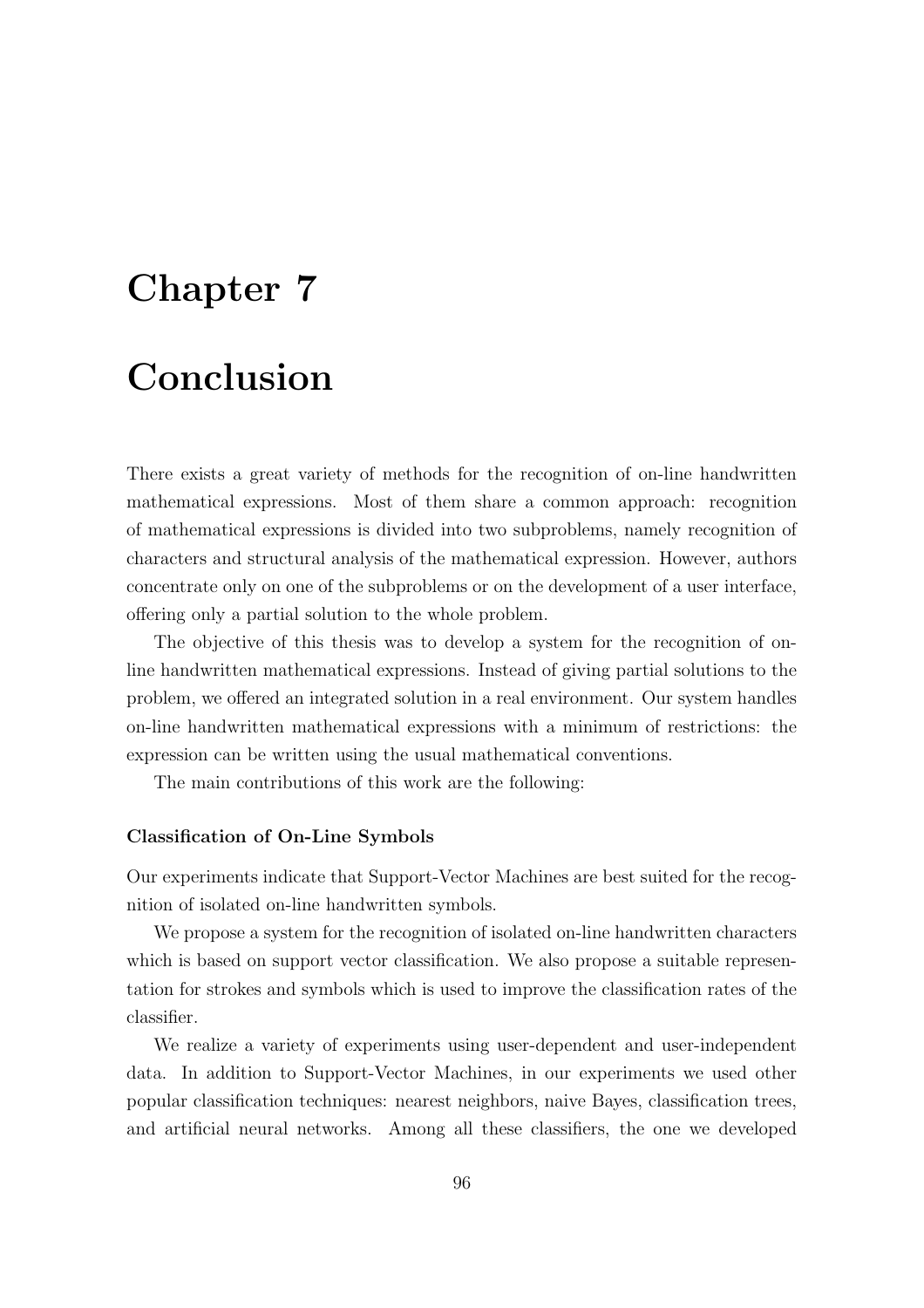achieved the best classification rates with the data. This could be accomplished by extensive preprocessing of the data and by parameter selection for the support vector classification. From experiments, we can also conclude that our classifier was superior, in terms of classification rates to others classifiers found in the literature. Our experiments suggest that the Support-Vector approach optimizes the trade-off between training time and classification rates.

#### Structural Analysis of Mathematical Expressions

We propose a new structural analysis method for the recognition of on-line handwritten mathematical expressions based on a minimum spanning tree construction and symbol dominance. Our method addresses important layout problems frequently encountered in on-line handwritten formula-recognition systems. Our method also aims to handle input as naturally as possible, i.e. using the usual mathematical conventions, without restrictions in the order the symbols are written.

We introduce a technique to locate fraction lines in expressions to overcome horizontal irregularities. Irregular horizontal layouts are normally caused by neighboring symbols of fractions. Locating fraction lines also helps to find the correct association of superindices taking the form  $b^{\frac{1}{2}}$  when the arguments of the fraction overlaps the horizontal region of the base. Our method also addresses the problem of argument association to sum-like operators. These arguments are symbols located above and below the sum, integral, product operators, etc.

Our method handles symbols with non-standard layout, like ∗  $_{*}^{*}\prod_{*}^{*}$ , as well as tabular layouts, e.g. matrices. To our knowledge, solutions to handle these important layout structures cannot be found in the literature. This novel solution can be easily extended to recognize other important mathematical layouts, for example the ones defined by the LATEX commands \overbrace and \begin{cases}-\end{cases}, among others.

## A User Interface for the Recognition of Mathematical Expressions.

We developed a prototype system for editing and recognition of on-line handwritten mathematical expressions, which has the following characteristics:

• Near-natural handwriting recognition. Since the editor uses our recognition engine for mathematical expressions, the user writes following the usual mathematical conventions.